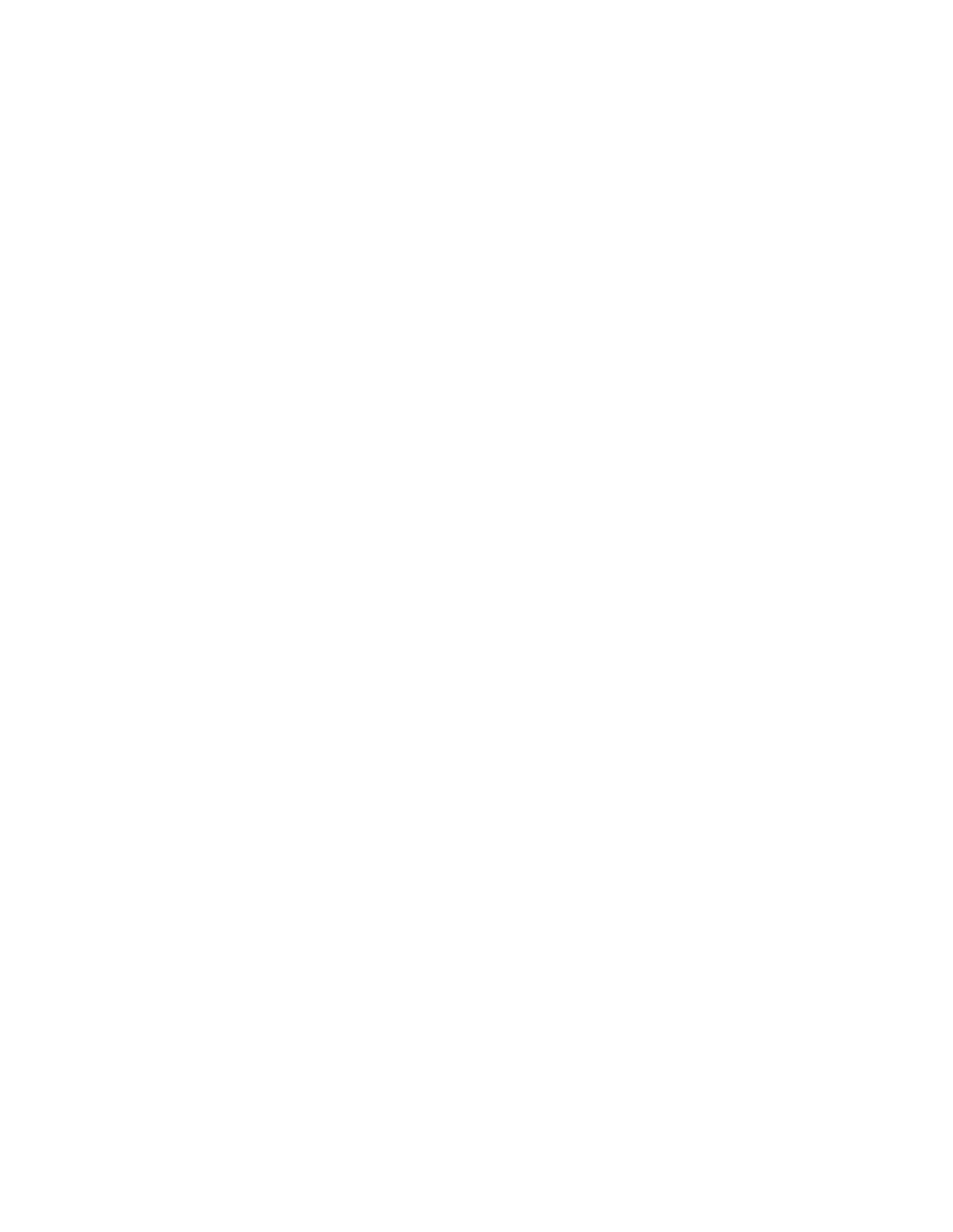### **BURKE, Justice.**

[¶1] In this appeal, Kenneth J. Zaloudek challenges the district court's property division. We will affirm.

### *ISSUES*

[¶2] Mr. Zaloudek states his three appeal issues as follows:

1. Did the trial court afford husband fundamental due process in its rulings surrounding the Order on Plaintiff's Motion Regarding Reimbursement of Hay?

2. Is a decree of divorce that simply adopts one party's proposal without offering it for approval to the other party entitled to this Court's deference when it contains unjust and inequitable divisions of property based on defective factual findings?

3. Does the decree of divorce unfairly divide assets and debts without adequate analysis of property division factors and by improperly reaching non-marital assets?

Ms. Zaloudek restates the issue more simply: Did the trial court abuse its discretion in its divorce decree ordering an equitable division of the property?

## *FACTS*

[¶3] Ms. Zaloudek began working as an airline flight attendant in 1972. Mr. Zaloudek began working as a pilot for the same airline in 1973. They met in 1986 when both were working on the same flight. They began living together later that year in a house owned by Ms. Zaloudek in Georgia. They were married in August of 1990. A short time later, Ms. Zaloudek sold the Georgia property, and the couple built a house in Park City, Utah. They sold the Utah property in 1996, and moved to a home near Evanston, Wyoming. The parties have no children.

[¶4] Ms. Zaloudek filed for divorce in February of 2007. She was still working for the airline, but Mr. Zaloudek had taken early retirement in 2003. Both had accumulated substantial retirement assets, but his were larger because his earnings as a pilot had exceeded those of Ms. Zaloudek as a flight attendant. Near the date of the divorce trial, Mr. Zaloudek's retirement accounts were valued at approximately \$1,700,000.00, and he also received pension payments of over \$2,000.00 per month. Ms. Zaloudek had a retirement account worth approximately \$350,000.00, plus an IRA account worth a little more than \$40,000.00. Ms. Zaloudek testified that she intended to keep working and would earn an annual salary of \$40,000.00. She estimated that if she retired as of the date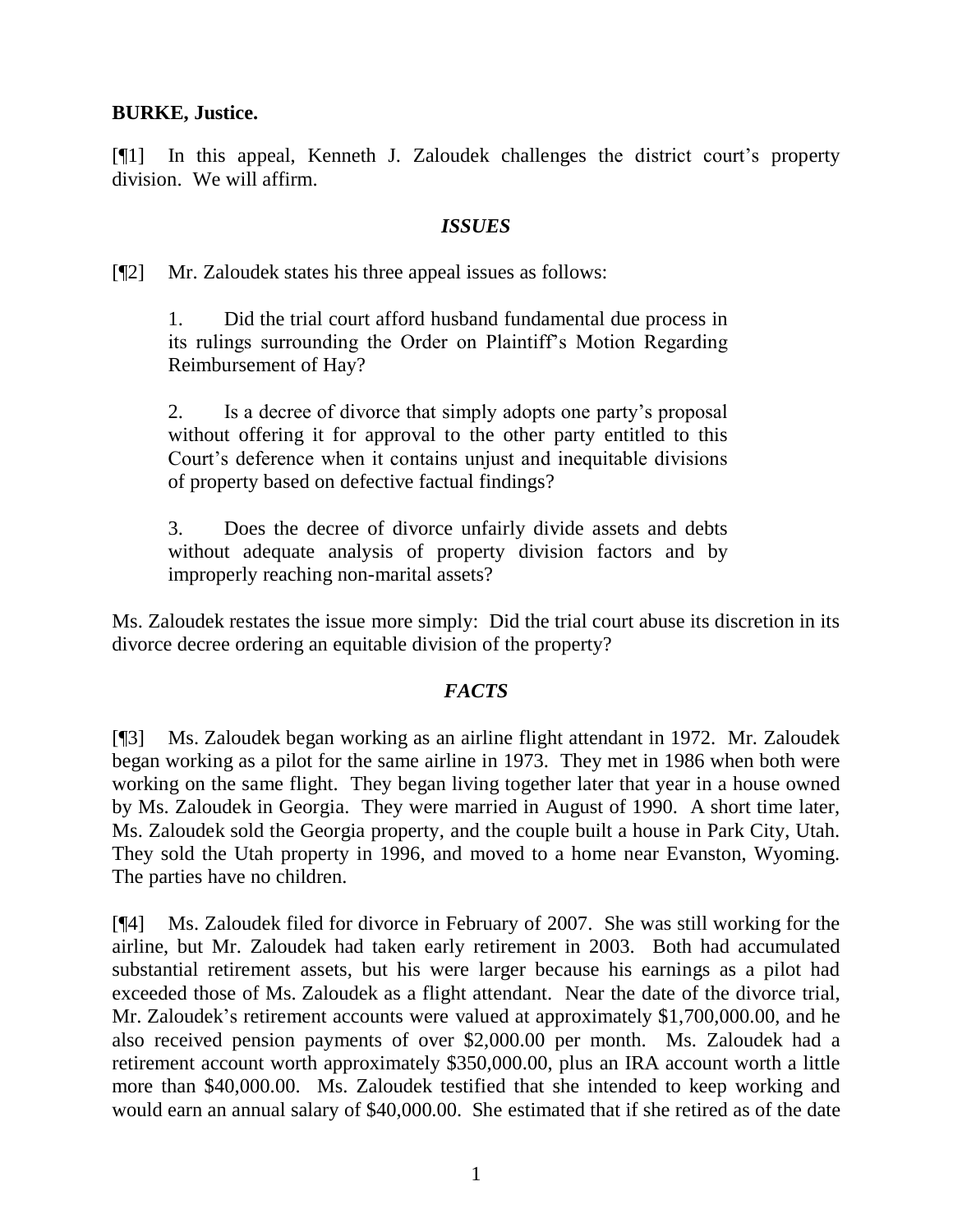of the trial, she would be eligible for a monthly pension benefit of approximately \$1,200.00 per month. The couple's net equity in their Evanston property was approximately \$530,000.00. The parties owned personal property estimated by one of them to be worth approximately \$120,000.00.

[¶5] The couple raised horses, and at one time kept as many as 27 horses on their Evanston property. At the time the divorce was filed, they owned 12 or 13 horses. After filing for divorce and moving to a condominium in Evanston, Ms. Zaloudek took two of the horses and kept them at a boarding facility. In the autumn of 2007, while the divorce was pending, Ms. Zaloudek filed a motion with the district court seeking an order allowing her to remove hay from the Evanston property to feed her horses at the boarding facility. Mr. Zaloudek opposed that motion. The district court held an unreported and unrecorded hearing on the matter. The court did not grant Ms. Zaloudek permission to remove hay from the property but, instead, ordered Mr. Zaloudek to pay Ms. Zaloudek for hay to be purchased from another source. Mr. Zaloudek was ordered to pay her \$1,800.00 for hay, an additional \$500.00 to reimburse her for miscellaneous horse boarding costs, and \$500.00 in attorney's fees, for a total of \$2,800.00. The district court indicated that it would "consider the payment" for the hay "in determining the final equitable distribution of property between the parties at the time of trial."

[¶6] At trial, the parties largely agreed to a division of their personal property. The parties also agreed that the Evanston property should be sold, with the net proceeds divided equally between them. They did not agree on how to divide the retirement assets, and after trial, in accordance with the district court's order, the parties submitted proposed divorce decrees setting forth their separate proposals for dividing the retirement assets. The proposals were detailed and rather complicated, but can be fairly characterized in simple terms. Ms. Zaloudek proposed an equal split of the retirement assets. To achieve an equal division of the property, Mr. Zaloudek would be required to pay Ms. Zaloudek an additional \$782,659.17. In contrast, Mr. Zaloudek proposed that he should receive a substantially greater share, based in large part on the fact that each party had accumulated retirement assets before the marriage. He asserted that the pre-marital assets should not be divided, but that the district court should divide only those portions of the retirement accounts and benefits that had accumulated during the marriage. To achieve his proposed property division, Mr. Zaloudek would pay Ms. Zaloudek an additional \$247,114.19.

[¶7] The district court rejected Mr. Zaloudek's proposed division of the retirement assets. It accepted Ms. Zaloudek's proposal, and adopted her proposed divorce decree nearly verbatim. Mr. Zaloudek filed a timely appeal challenging the district court's decisions.

## *STANDARD OF REVIEW*

[¶8] A district court's division of property in a divorce is entitled to substantial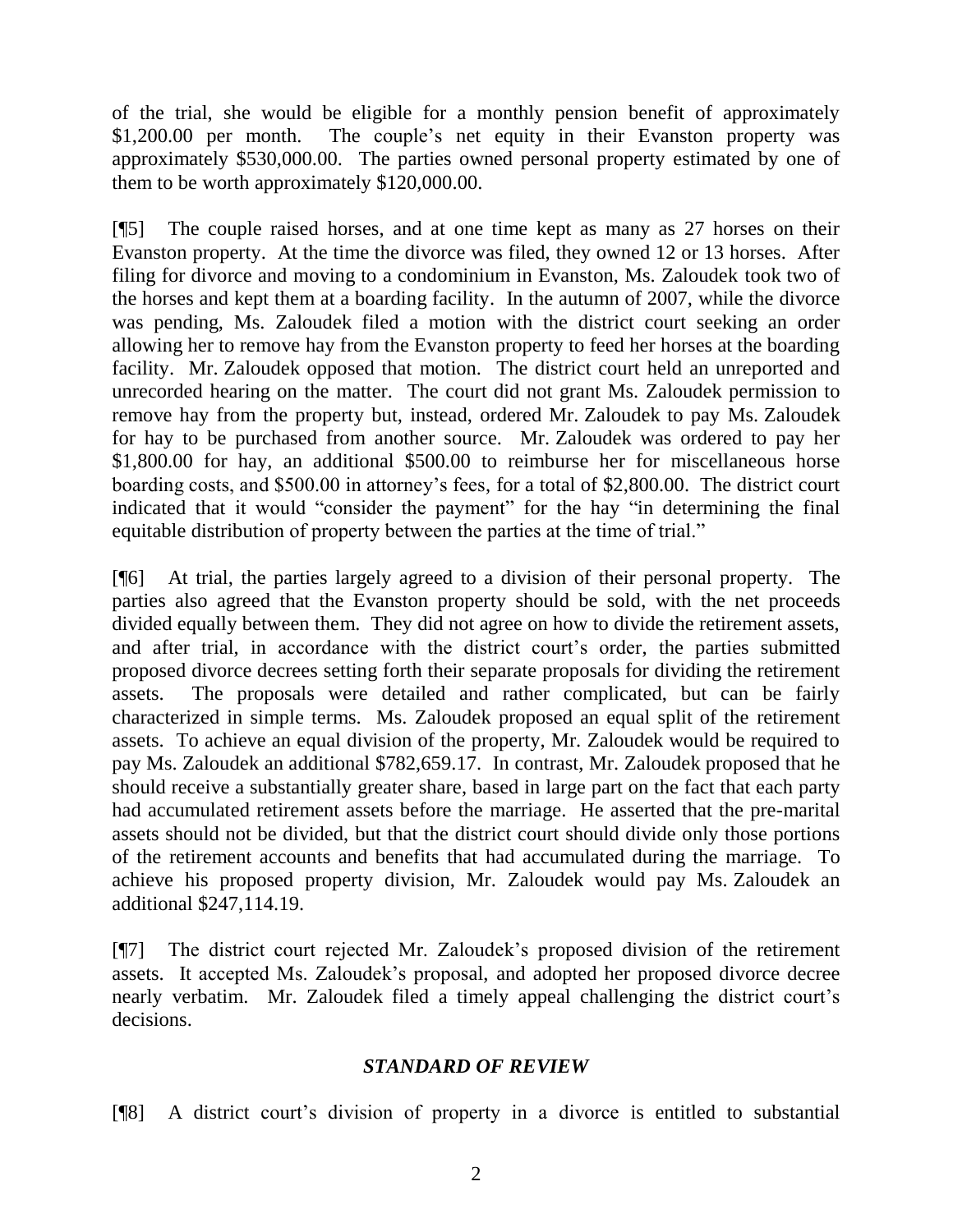deference.

Decisions regarding the division of marital property are within the trial court's sound discretion, and we will not disturb them on appeal unless there was an abuse of discretion. *Davis v. Davis*, 980 P.2d 322, 323 (Wyo. 1999). An abuse of discretion occurs when the property disposition shocks the conscience of this Court and appears to be so unfair and inequitable that reasonable people cannot abide it. *Id.* We view the evidence in the light most favorable to the prevailing party, affording that party every reasonable inference which can be drawn from the record. *Id*.

*Pittman v. Pittman*, 999 P.2d 638, 640 (Wyo. 2000).

[¶9] When dividing marital property, the district court considers the factors set forth in Wyo. Stat. Ann. § 20-2-114 (LexisNexis 2009):

> In granting a divorce, the court shall make such disposition of the property of the parties as appears just and equitable, having regard for the respective merits of the parties and the condition in which they will be left by the divorce, the party through whom the property was acquired and the burdens imposed upon the property for the benefit of either party and children. The court may decree to either party reasonable alimony out of the estate of the other having regard for the other's ability to pay and may order so much of the other's real estate or the rents and profits thereof as is necessary be assigned and set out to either party for life, or may decree a specific sum be paid by either party.

The district court has discretion to determine what weight should be given each of these individual factors, and to divide the property as appropriate to the individual circumstances of each case. *Carlton v. Carlton*, 997 P.2d 1028, 1032 (Wyo. 2000).

> The justness and fairness of a marital property division cannot be gauged with a simple comparison of the amount of property awarded to each party. Rather, the disposition should be performed with regard to the respective merits of the parties, the condition in which they will be left by the divorce, the party through whom the property was acquired, and the burdens imposed upon the property for the benefit of either party.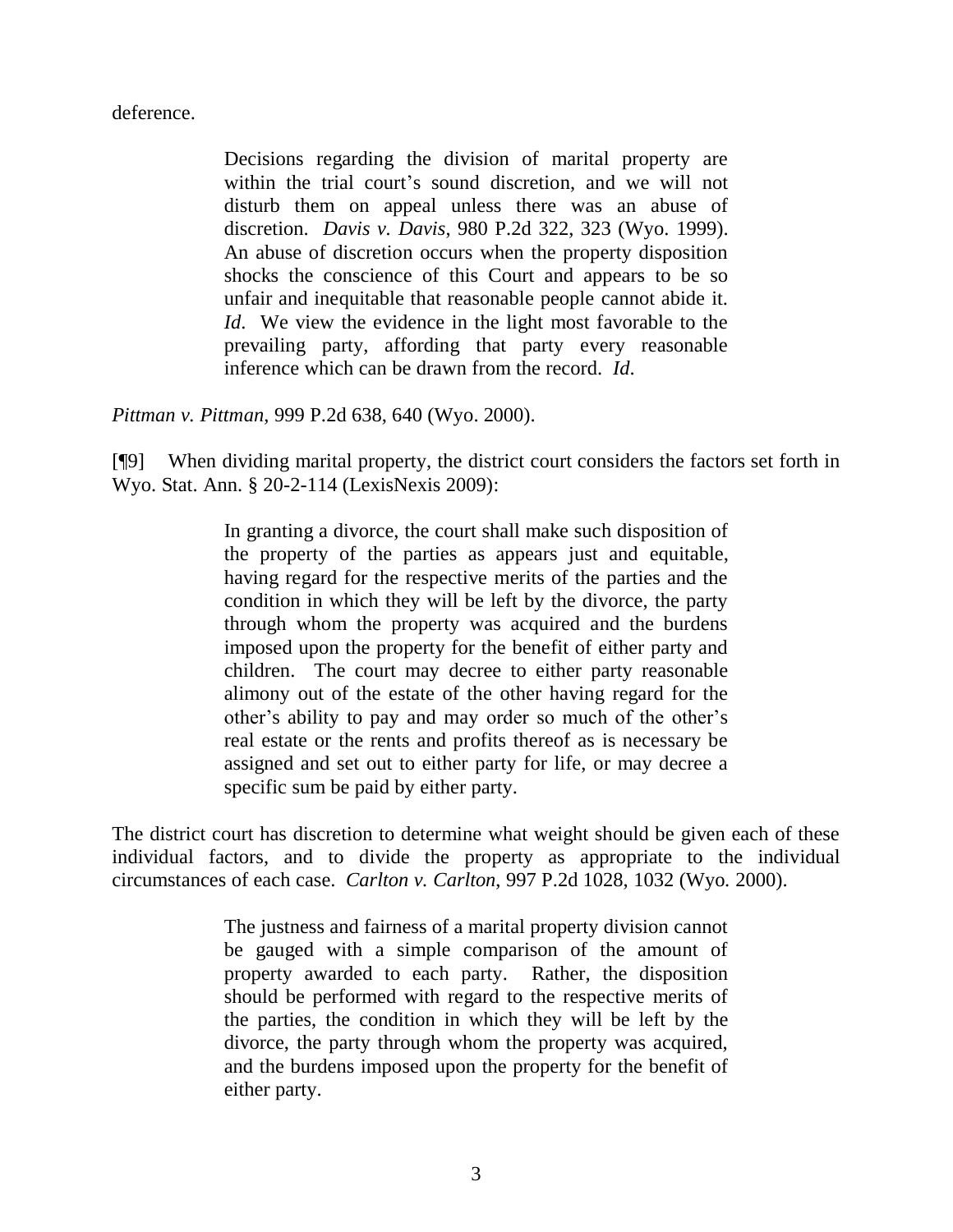*Carter-Wallop v. Wallop*, 2004 WY 46, ¶ 36, 88 P.3d 1022, 1032 (Wyo. 2004). The goal in dividing marital property upon divorce is to reach an equitable result.

## *DISCUSSION*

[¶10] While the divorce was pending, Ms. Zaloudek sought permission from the district court to take some of the hay stored at the Evanston property to feed the two horses she was keeping. Mr. Zaloudek objected, arguing that he was already bearing an unjust burden of expenses, and that Ms. Zaloudek had persistently violated the court's orders by coming onto the Evanston property and taking items of personal property. After a hearing held by telephone, the district court denied Ms. Zaloudek's request for permission to take the hay but, instead, ordered Mr. Zaloudek to pay for hay to be purchased from another source. Mr. Zaloudek filed a motion asking the district court to reconsider its ruling, claiming that the payment of money was relief that had not been sought by Ms. Zaloudek, and that the parties had presented no testimony or other evidence during the hearing to support the order. The district court apparently chose to deny Mr. Zaloudek's motion to reconsider and, instead, issued the written order that had been prepared and submitted by Ms. Zaloudek. On appeal, Mr. Zaloudek claims that the district court's decision was arbitrary and capricious, unsupported by the evidence, and contrary to law.

[¶11] Mr. Zaloudek initially contends that the district court erred in ordering him to pay Ms. Zaloudek because she did not request that relief. The record does not support that assertion. In the motion, Ms. Zaloudek sought alternative forms of relief. First, she asked for permission to remove hay from the property. Alternatively, she requested payment for the costs of boarding the horses. The relief granted by the district court falls within this alternative request. Mr. Zaloudek had notice of this claim for relief and we find no error in the district court's consideration of this issue.

[¶12] Because the hearing on this motion was not reported, or otherwise recorded, it is nearly impossible for us to review the other challenges Mr. Zaloudek makes to the district court's order. In the absence of a transcript, we have no way to determine what evidence the district court considered during the hearing, and so our review is "greatly restricted." *Arnold v. Day*, 2007 WY 86, ¶ 9, 158 P.3d 694, 697 (Wyo. 2007). Mr. Zaloudek attempted to fill this gap by moving to settle the record pursuant to W.R.A.P. 3.03. However, his request came more than a year after the hearing had been held, and a district court is not required to approve a statement of the evidence if it cannot recall the facts of a proceeding. *Feaster v. Feaster*, 721 P.2d 1095, 1097 (Wyo. 1986). We are therefore left with no record of the hearing, and without a record, we must assume that the trial court had sufficient evidence to support its findings. *Willowbrook Ranch, Inc. v. Nugget Exploration, Inc.*, 896 P.2d 769, 771-72 (Wyo. 1995). Similarly, we are unable to evaluate Mr. Zaloudek's claims of fundamental procedural errors that denied him due process, because no such errors are reflected in the record.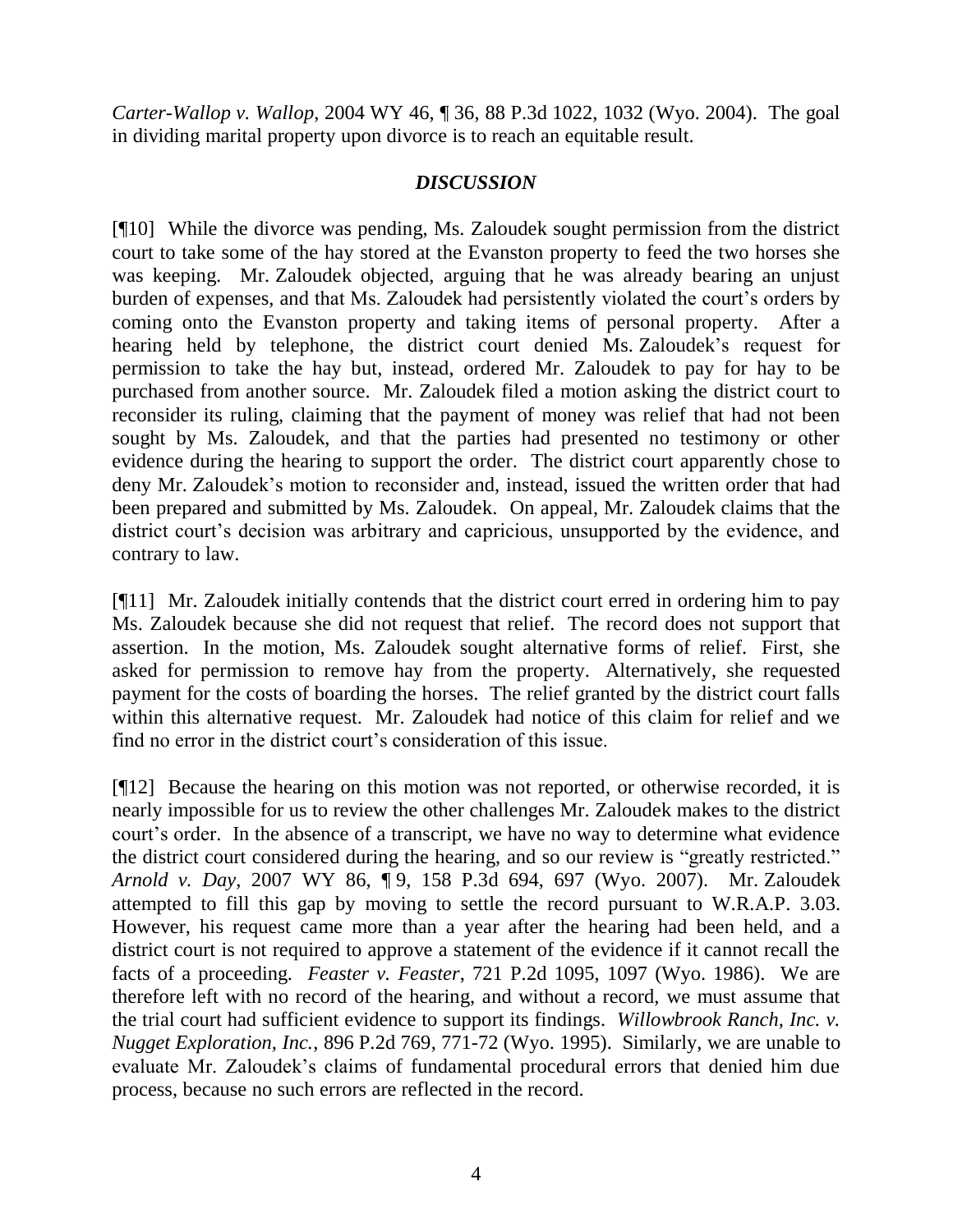[¶13] The trial record contains evidence relating to the hay. The parties testified that a substantial amount of hay had been stored on the Evanston property when the Zaloudeks separated. Mr. Zaloudek said that he had sold some of this hay. Ms. Zaloudek presented evidence of the value of this hay, along with receipts for expenses she had incurred in caring for the two horses she kept. This evidence is more than sufficient to support the conclusion that the hay was marital property, and that Mr. Zaloudek owed Ms. Zaloudek part of the money he received when he sold it.

[¶14] We also note that the challenged order required Mr. Zaloudek to pay Ms. Zaloudek a total of \$2,800.00, in the context of a divorce in which the value of the marital estate exceeded \$2,000,000.00. We review a district court's property division "from the perspective of the overall distribution of marital assets and liabilities, rather than from a narrow focus on the effects of any particular disposition." *Carlton*, 997 P.2d at 1032; *Sweat v. Sweat*, 2003 WY 82, ¶ 10, 72 P.3d 276, 279 (Wyo. 2003).<sup>1</sup> Applying this perspective, we simply cannot deem the district court's order an abuse of discretion, contrary to law, or a denial of fundamental due process rights.

[¶15] Mr. Zaloudek's next issue relates to the district court's disposition of retirement assets. The district court ruled that all of the retirement assets should be divided equally between the two parties. Mr. Zaloudek challenges this decision. His arguments on this issue are somewhat difficult to follow, but we understand him to make two main points. First, he asserts that he should receive a greater share of the retirement assets because many of those assets were accumulated by him alone, not through the couple's joint efforts. Second, he contends that those portions of the retirement assets acquired prior to the marriage should not be considered marital property and should not be divided. Neither argument persuades us that the district court's decision to divide the retirement assets equally was an abuse of discretion.

[¶16] Although one statutory factor to be considered in dividing property in a divorce is "the party through whom the property was acquired," Wyo. Stat. Ann. § 20-2-114, previous cases have established that a party is not automatically entitled to all of that property. For example, in *Humphrey v. Humphrey*, 2007 WY 72, ¶ 12, 157 P.3d 451, 454 (Wyo. 2007), the property divided by the court included a business interest given to the husband by his parents. The husband objected, asserting that this property was "not a product of the marital union." *Id.* We rejected that argument because, pursuant to Wyo. Stat. Ann. § 20-2-114, "all property of the parties is subject to distribution." *Id.*, ¶ 13, 157 P.3d at 454. We upheld the district court's decision to divide the business interest as part of the marital estate. To similar effect, in *Breitenstine v. Breitenstine*, 2003 WY 16,

<sup>&</sup>lt;sup>1</sup> It is on this same basis that we decline to address in detail many of the minor complaints in Mr. Zaloudek's brief.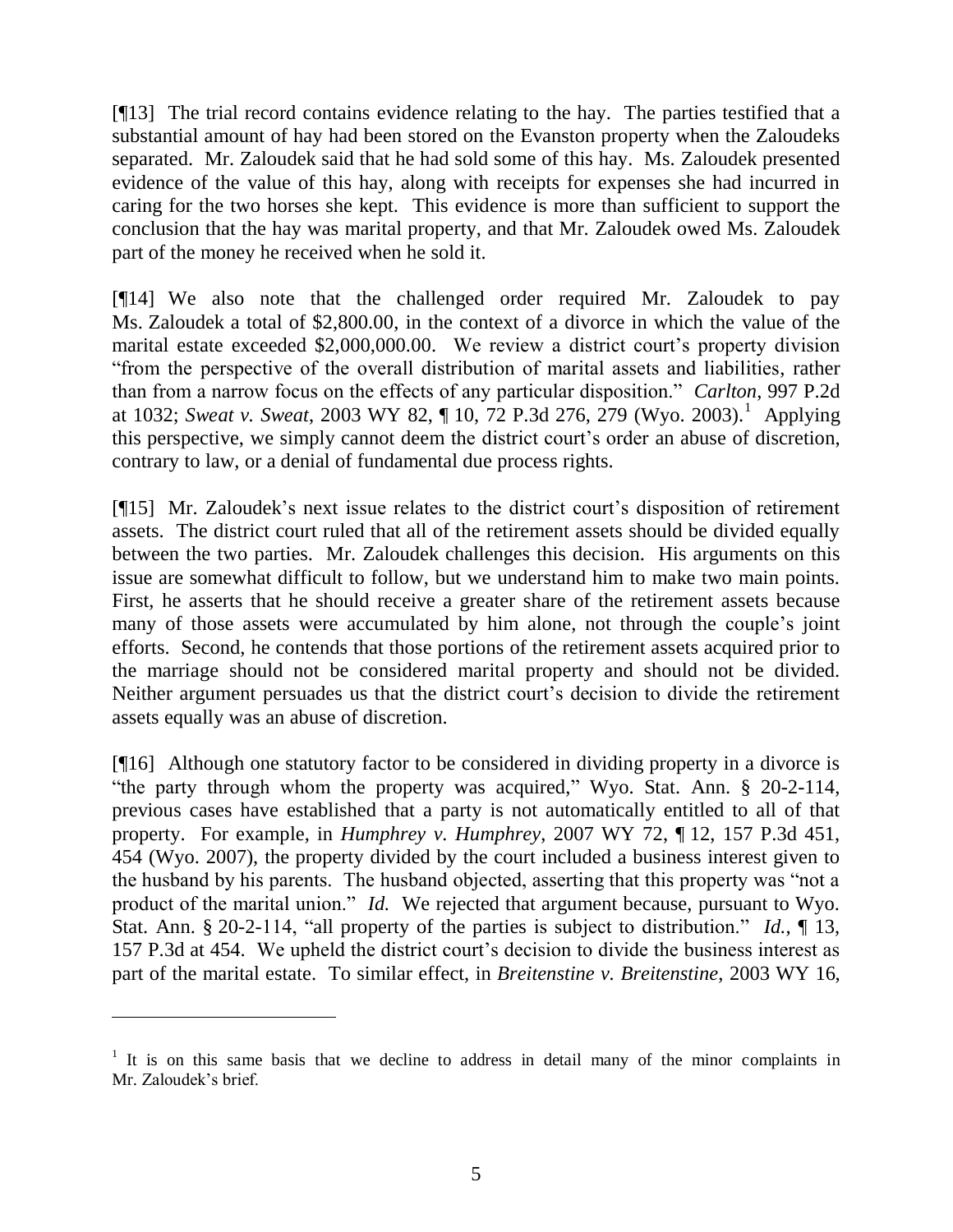62 P.3d 587 (Wyo. 2003), we upheld a decree granting the wife one half of the marital estate, even though the property was largely from gifts and inheritance received from the husband's parents. Under Wyoming law, all of the Zaloudek's property was subject to equitable division upon divorce, and Mr. Zaloudek was not entitled to a larger portion of the couple's retirement assets just because he had earned more money than Ms. Zaloudek.

[¶17] Mr. Zaloudek also asserts that some of the retirement assets were acquired before the marriage, and therefore not part of the marital estate. This argument has merit, but the difficulty is that neither party provided any evidence of the value of the retirement assets at that earlier date. The record suggests that the parties were unsuccessful in obtaining this evidence, even though subpoenas were issued to the asset managers. Without evidence of the value of the retirement assets at the earlier date, the district court had no basis for excluding the pre-marital portion from division. The district court's refusal to speculate was not unreasonable, and was not an abuse of discretion.

[¶18] Mr. Zaloudek insists that the value of the retirement assets as of the date of the marriage should have been established by applying what he calls a "marital fraction." Mr. Zaloudek began acquiring retirement assets in 1973 when he began his employment with the airline. By the time of the divorce trial in 2008, he had owned these assets for thirty-five years. Seventeen of those years, or approximately 49%, were prior to his marriage to Ms. Zaloudek. Eighteen of those years, or approximately 51%, were after the marriage. On this basis, he claims that the district court should have considered 49% of his retirement assets as pre-marital property to be retained solely by him, and 51% of the retirement assets as marital property to be divided between the parties.

[¶19] This "marital fraction" method was used by an expert witness for Ms. Zaloudek during the divorce trial to establish a present value of Mr. Zaloudek's continuing pension payments. Mr. Zaloudek now claims that it was error for the district court not to apply this method to all of the retirement assets. However, the expert witness made it clear that he used this method only for the continuing pension payments, and explicitly stated that the method should not be applied to the other retirement assets. The district court did not abuse its discretion when it heeded the expert's testimony and declined to apply the "marital fraction" to the other retirement assets. In addition, experience indicates that a person's retirement accounts are worth substantially less in the early years of a career, and because of compound interest and continuing contributions, are worth substantially more in later years. The "marital fraction" method advocated by Mr. Zaloudek does not account for these changes in value over time. For this reason as well, we cannot conclude that the district court abused its discretion in declining to use the "marital fraction" method to estimate the pre-marital value of the retirement assets.

[¶20] The divorce decree reflects that the district court considered the statutory factors. It found that "most of the assets have been acquired during the marriage and . . . that those assets have appreciated during the marriage." The court determined that "an